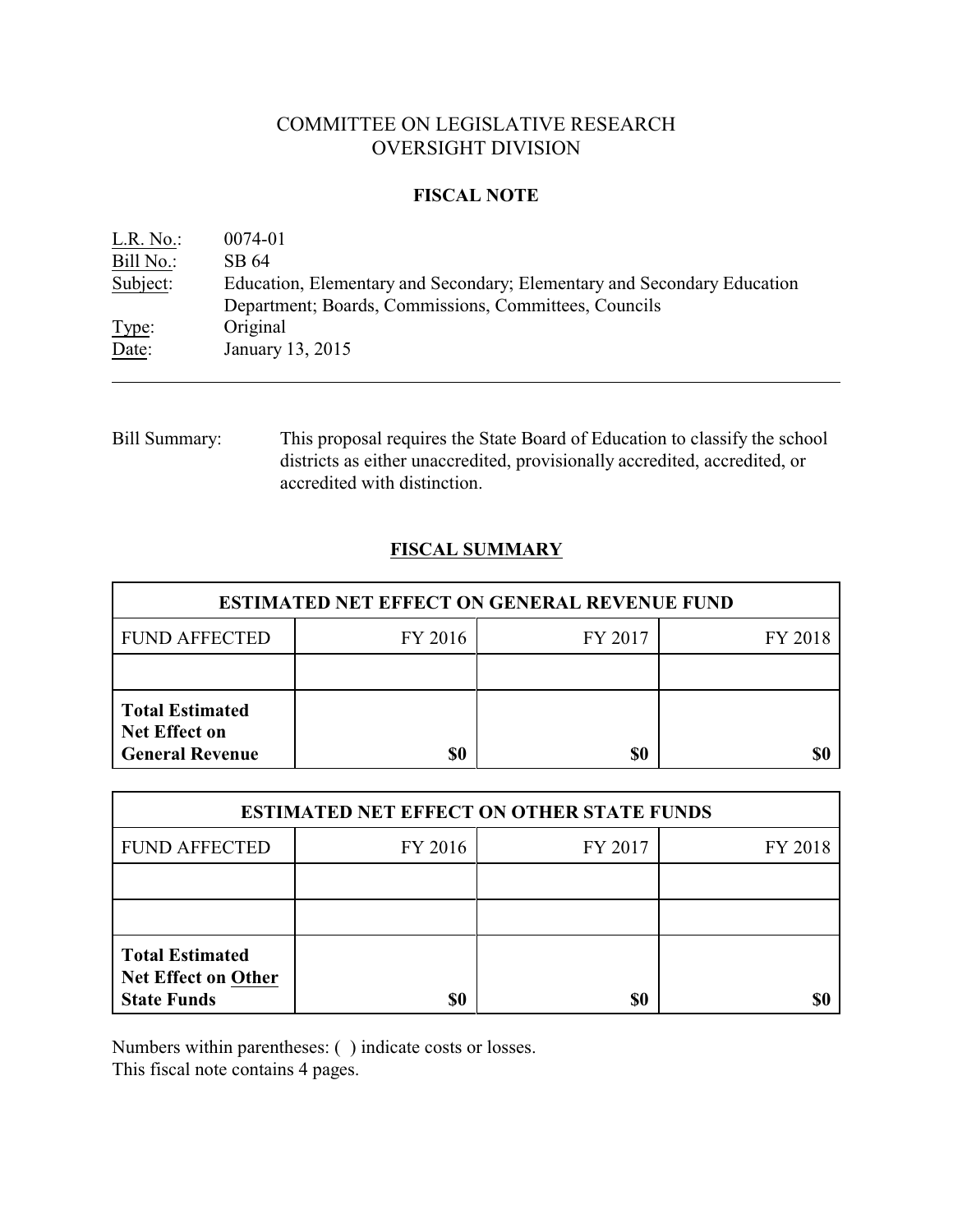| <b>ESTIMATED NET EFFECT ON FEDERAL FUNDS</b>                               |         |         |         |  |
|----------------------------------------------------------------------------|---------|---------|---------|--|
| <b>FUND AFFECTED</b>                                                       | FY 2016 | FY 2017 | FY 2018 |  |
|                                                                            |         |         |         |  |
|                                                                            |         |         |         |  |
| <b>Total Estimated</b><br><b>Net Effect on All</b><br><b>Federal Funds</b> | \$0     | \$0     |         |  |

| <b>ESTIMATED NET EFFECT ON FULL TIME EQUIVALENT (FTE)</b>    |         |         |         |  |
|--------------------------------------------------------------|---------|---------|---------|--|
| <b>FUND AFFECTED</b>                                         | FY 2016 | FY 2017 | FY 2018 |  |
|                                                              |         |         |         |  |
|                                                              |         |         |         |  |
| <b>Total Estimated</b><br><b>Net Effect on</b><br><b>FTE</b> |         |         |         |  |

 $\Box$  Estimated Net Effect (expenditures or reduced revenues) expected to exceed \$100,000 in any of the three fiscal years after implementation of the act.

| <b>ESTIMATED NET EFFECT ON LOCAL FUNDS</b> |         |         |         |
|--------------------------------------------|---------|---------|---------|
| FUND AFFECTED                              | FY 2016 | FY 2017 | FY 2018 |
| <b>Local Government</b>                    | \$0     | \$0     | \$0     |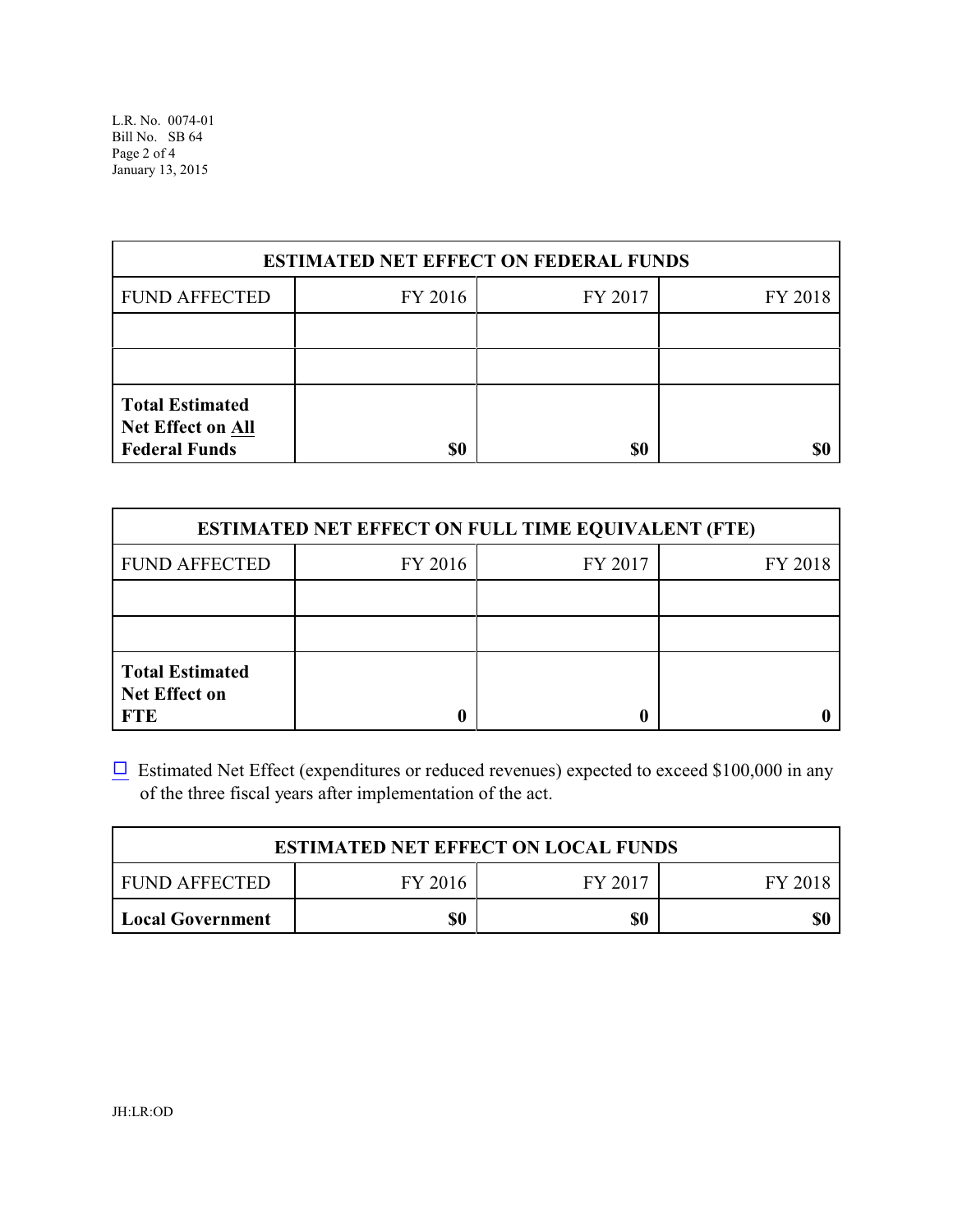L.R. No. 0074-01 Bill No. SB 64 Page 3 of 4 January 13, 2015

### **FISCAL ANALYSIS**

### ASSUMPTION

Officials at the **Department of Elementary and Secondary Education**, **Kansas City Public Schools**, **Malta Bend Schools** and the **Special School District of St. Louis** each assume there is no fiscal impact to their respective organizations from this proposal.

Officials at the following schools: Blue Springs Public Schools, Branson Public Schools, Caruthersville School District, Charleston R-I Schools, Cole R-I Schools, Columbia Public Schools, Everton R-III School District, Fair Grove Schools, Francis Howell Public Schools, Fulton Public School, Harrisonville School District, Independence Public Schools, Jefferson City Public Schools, Kirksville Public Schools, Kirbyville R-VI Schools, Lee Summit Public Schools, Macon School, Mexico Public Schools, Monroe City R-I Schools, Nixa Public Schools, Parkway Public Schools, Pattonville Schools, Raymore-Peculiar R-III Schools, Raytown School District, Riverview Gardens School District, Sedalia School District, Sikeston Public Schools, Silex Public Schools, Spickard School District, Springfield School District, St Joseph School District, St Louis Public Schools, St. Charles Public Schools, Sullivan Public Schools, Warren County R-III School District and Waynesville Public School did not respond to **Oversight's** request for fiscal impact.

| FISCAL IMPACT - State Government | FY 2016<br>$(10 \text{ Mo.})$ | FY 2017    | FY 2018    |
|----------------------------------|-------------------------------|------------|------------|
|                                  | <u>\$0</u>                    | <u>\$0</u> | <u>\$0</u> |
| FISCAL IMPACT - Local Government | FY 2016<br>$(10 \text{ Mo.})$ | FY 2017    | FY 2018    |
|                                  | <u>\$0</u>                    | <u>\$0</u> | <u>\$0</u> |

### FISCAL IMPACT - Small Business

No direct fiscal impact to small businesses would be expected as a result of this proposal.